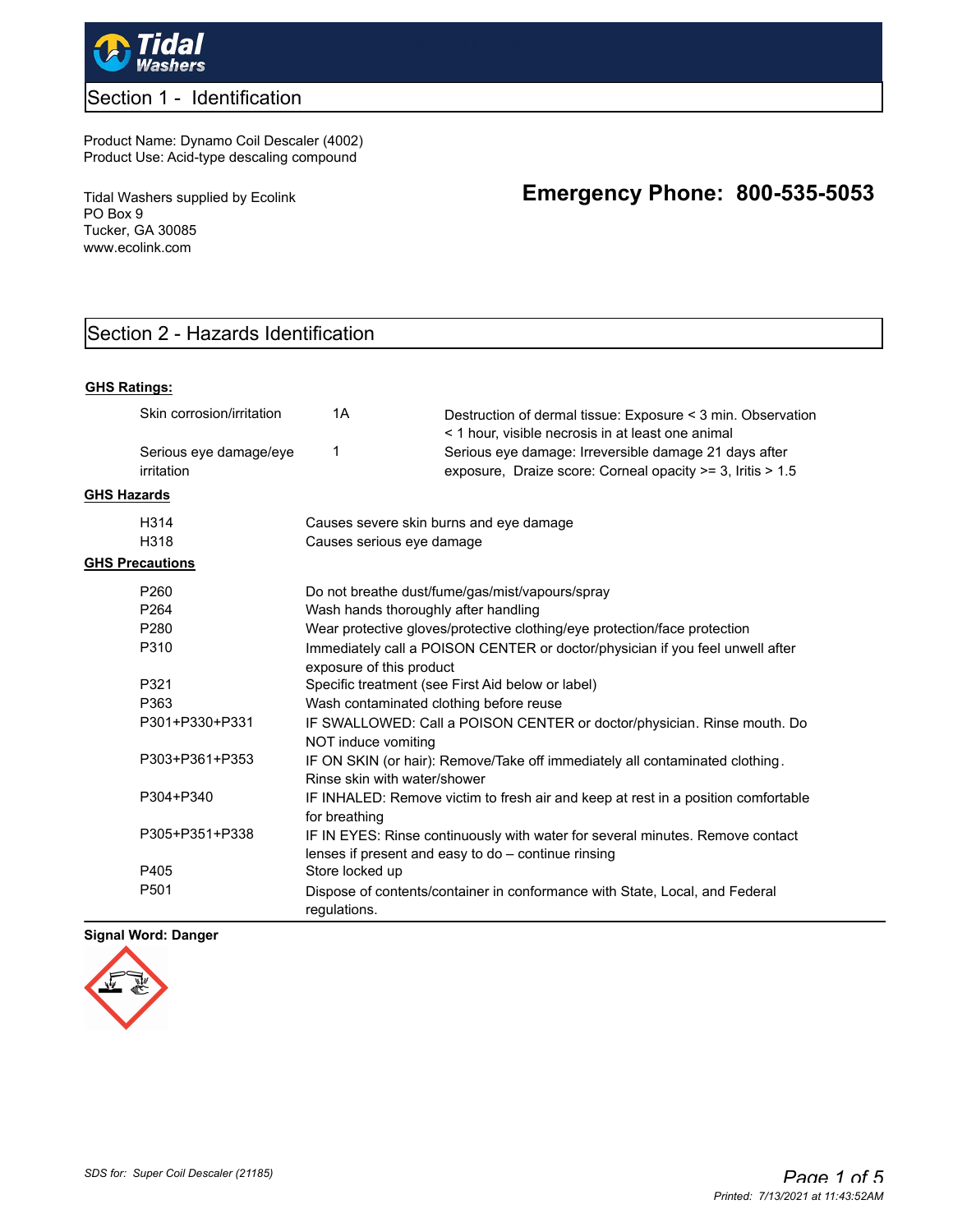| Section 3 - Composition, Information on Ingredients |                   |                               |  |  |  |  |
|-----------------------------------------------------|-------------------|-------------------------------|--|--|--|--|
| <b>Chemical Name</b>                                | <b>CAS number</b> | <b>Weight Concentration %</b> |  |  |  |  |
| Hydrochloric Acid                                   | 7647-01-0         | 30.00% - 40.00%               |  |  |  |  |

# Section 4 - First Aid Measures

#### **After inhalation:**

Take affected persons into fresh air and keep quiet. Supply fresh air. Call a doctor immediately

**After eye contact:** Rinse opened eye for several minutes under running water. Call a doctor immediately. **After skin contact:** Immediately wash with water and soap and rinse thoroughly. Call a doctor immediately. **After swallowing:** Rinse out mouth and then drink plenty of water. Do not induce vomiting; call for medical help immediately. NOTE: Never give an unconscious person anything to drink.

Information for doctor:

**Most important symptoms and effects, both acute and delayed:** Causes severe skin burns and eye damage. Gastric or intestinal disorders · Indication of any immediate medical attention and special treatment needed Medical supervision for at least 48 hours.

## Section 5 - Fire Fighting Measures

Flash Point: N/A

The product is not flammable

CO2, powder or water spray. Fight larger fires with water spray or alcohol resistant foam.

· For safety reasons unsuitable extinguishing agents: Water with full jet

Hazardous Decomposition:

Chlorine, Hydrogen Chloride, Hydrogen gas

**Advice for firefighters Protective equipment:** Wear self-contained respiratory protective device. Wear fully protective suit. Additional information Cool endangered receptacles with water spray . Use fire extinguishing methods suitable to surrounding conditions.

# Section 6 - Accidental Release Measures

**Personal precautions, protective equipment and emergency procedures:** Wear protective equipment. Keep unprotected persons away. Mount respiratory protective device.

**Environmental precautions:** Dilute with plenty of water. Do not allow to enter sewers/ surface or ground water. **Methods and material for containment and cleaning up:** Absorb liquid components with liquid-binding material. Use neutralizing agent.Dispose contaminated material as waste according to Section13. Ensure adequate ventilation.

# Section 7 - Handling & Storage

**Precautions for safe handling:** Keep receptacles tightly sealed. Ensure good ventilation/exhaustion at the workplace. When diluting always pour product into water and not vice versa.

**Information about fire - and explosion protection:** No special measures required.

**Conditions for safe storage, including any incompatibilities:** Store only in the original receptacle. Use polyolefine receptacles. Provide acid-resistant floor.

**Suitable material for receptacles and pipes:** Stainless steel.

**Information about storage in one common storage facility:** Store away from reducing agents. Store away from metals. Do not store together with alkalis (caustic solutions). Do not store together with organic materials. **Further information about storage conditions:** Keep container tightly sealed.

LEL: UEL: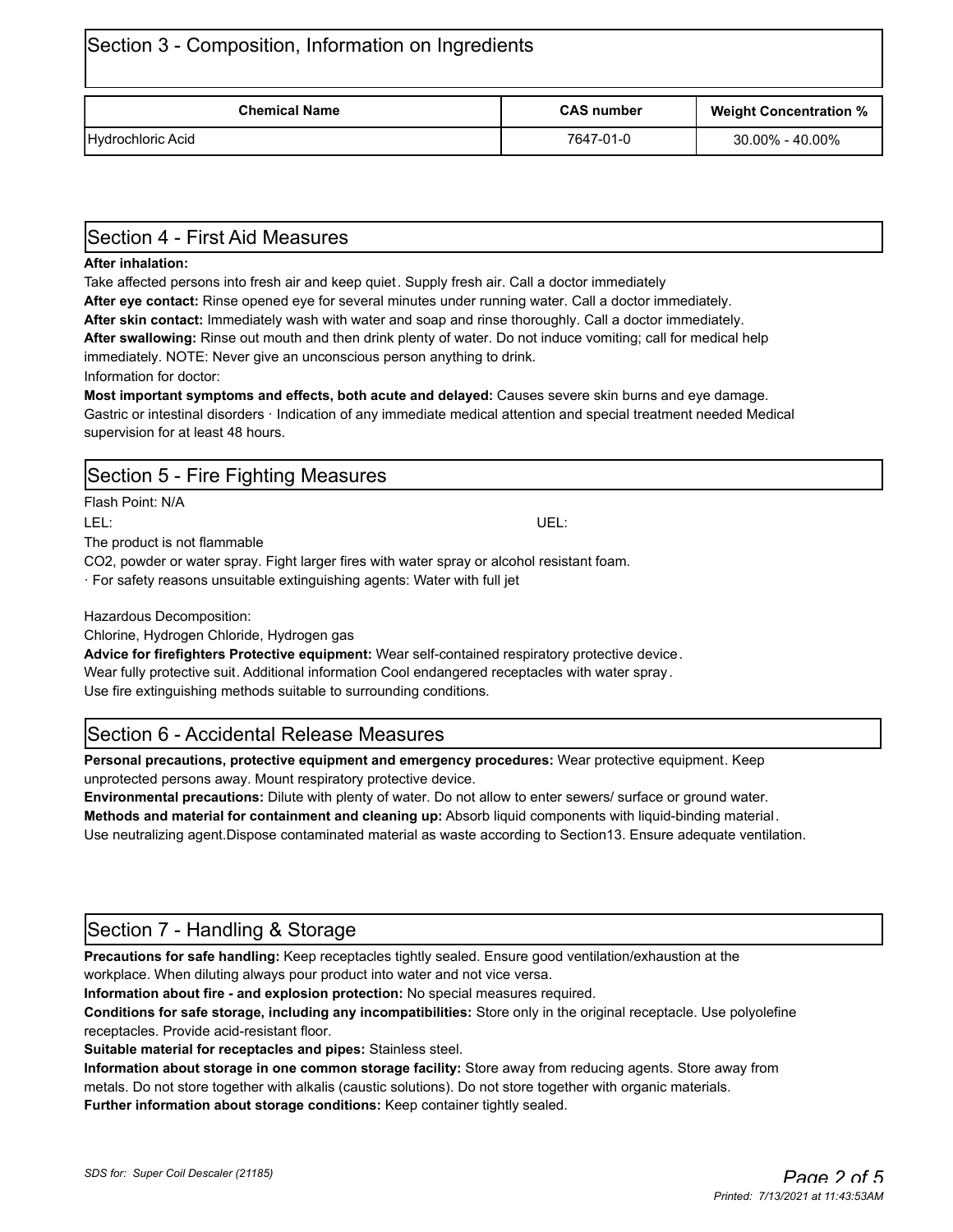| Section 8 - Exposure Controls/Personal Protection |                                       |                                           |                              |  |  |  |
|---------------------------------------------------|---------------------------------------|-------------------------------------------|------------------------------|--|--|--|
| <b>Chemical Name / CAS No.</b>                    | <b>OSHA Exposure Limits</b>           | <b>ACGIH Exposure Limits</b>              | <b>Other Exposure Limits</b> |  |  |  |
| Hydrochloric Acid<br>17647-01-0                   | PEL: 5 ppm (7 mg/m3)<br>Ceiling Limit | TLV: 5 ppm $(7 \text{ mg/m3})$<br>Ceilina | Not Established              |  |  |  |

**General protective and hygienic measures:** The usual precautionary measures are to be adhered to when handling chemicals. Do not eat or drink while working. Keep away from foodstuffs, beverages and feed. Immediately remove all soiled and contaminated clothing. Wash hands before breaks and at the end of work. Avoid contact with the eyes and skin.

**Respiratory protection:** Use suitable respiratory protective device only when aerosol or mist is formed. In case of brief exposure or low pollution use respiratory filter device. In case of intensive or longer exposure use self-contained respiratory protective device.

**Limitation and supervision of exposure into the environment:** Avoid discharging of Hydrochloric / Phosphoric acid solutions into municipal wastewater, surface water or soils, when such discharges are expected to cause significant pH changes.

**Risk management measures:** Regular control of the pH value previous to or during discharges into open waters is required. Discharges should be carried out as to minimize pH changes in receiving surface waters. In general most aquatic organisms can tolerate pH values in the range of 6-9.

**Eye protection:** Tightly sealed goggles

**Body protection:** Acid resistant protective clothing,Boots

**Protection of hands:** Protective gloves. The glove material has to be impermeable and resistant to the product/ the substance/ the preparation. · Material of gloves Butyl rubber, BR Fluorocarbon rubber (Viton) Nitrile rubber, NBR Natural rubber, NR Chloroprene rubber, CR Neoprene gloves

**Penetration time of glove material:** The exact break through time has to be found out by the manufacturer of the protective gloves and has to be observed.

**Not suitable are gloves made of the following materials:** Leather gloves

# Section 9 - Physical & Chemical Properties

Appearance Clear Liquid **a pH** <=1

**Color** Red **Color** 2.158

# Section 10 - Stability & Reactivity

#### **STABLE**

#### **INCOMPATABILITIES:**

Oxidizing agents, acids, nitrogen containing organic, metals, iron, copper, nickel, cobalt, organic materials, and ammonia. Corrosive to most metals with evolution of hydrogen gas, which may form explosive mixtures with air. **DECOMPOSITION:**

**Instability Temperature:** 85.C. Rate of decomposition increases with heat.

**Conditions of Instability:** High heat, ultraviolet light.

**Special Remarks on Reactivity:** Rate of decomposition increases with heat.

Hazardous polymerization will not occur.

Section 11 - Toxicological Information

#### **Mixture Toxicity**

Oral Toxicity LD50: 2,264mg/kg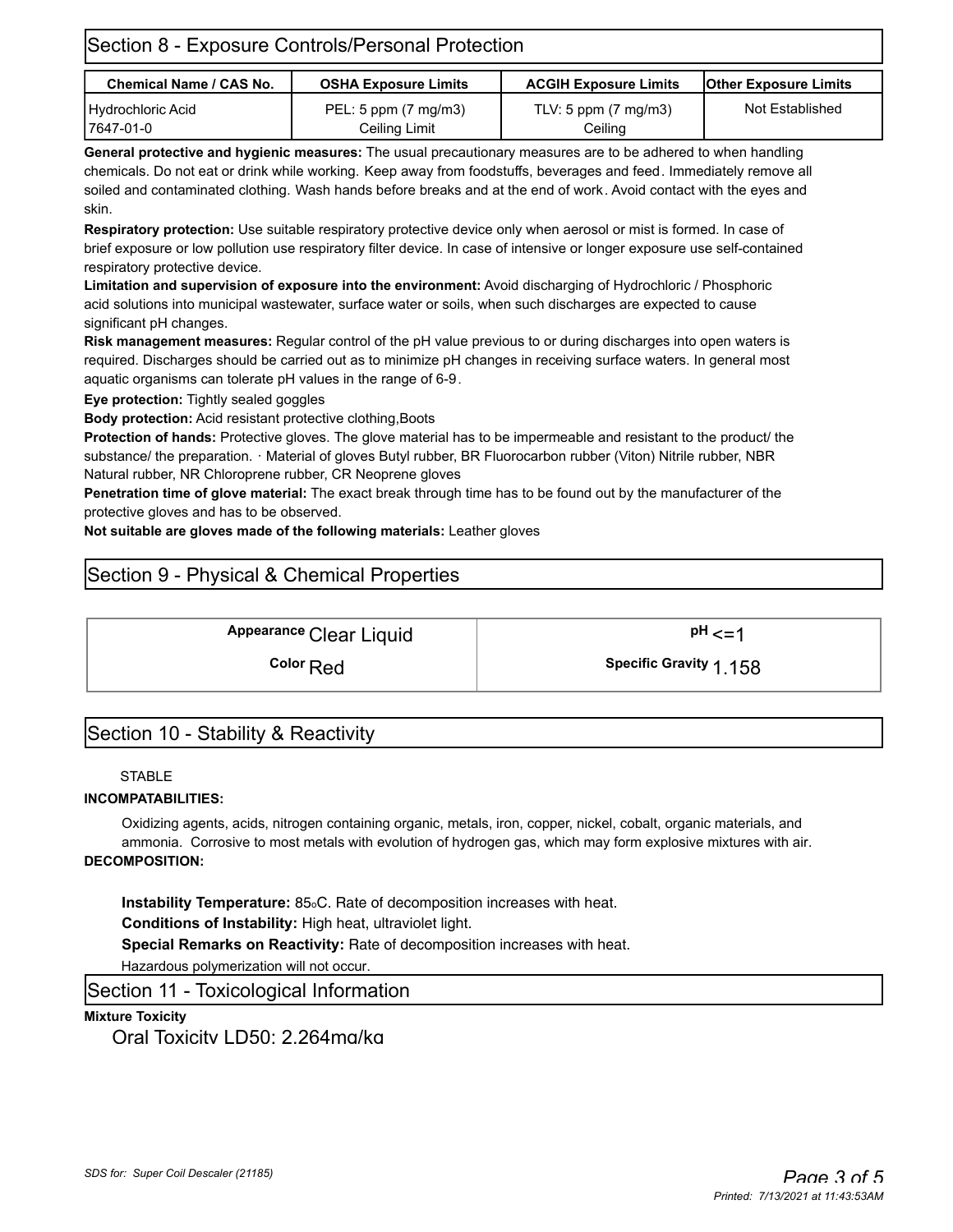| ⊃ ∧ ′    | Jescription | %      | Rating     |
|----------|-------------|--------|------------|
| : Number |             | Weight | Carcinogen |
| None     |             |        | N/A        |

# Section 12 - Ecological Information

Do not discharge into waterways. The strong lowering of pH can destroy organisms.

#### **Component Ecotoxicity**

Hydrochloric Acid This product is toxic to fish and aquatic organisms. Do not contaminate water containing this product to sewer systems without previously notifying the local sewage treatment plant authority. For guidance, contact your State Water Board or Regional Office of the EPA.

# Section 13 - Disposal Considerations

#### **Recommendation:**

Must not be disposed together with household garbage. Do not allow product to reach sewage system. Disposal must be made according to official regulations.

Small amounts may be diluted with plenty of water and washed away. Dispose of bigger amounts in accordance with Local Authority requirements.

#### **Uncleaned packaging Recommendation:**

Empty contaminated packagings thoroughly. They may be recycled after thorough and proper cleaning. Packagings that may not be cleansed are to be disposed of in the same manner as the product. Disposal must be made in accordance with Local Authority requirements.

**Recommended cleansing agents:** Water, if necessary together with cleansing agents.

### Section 14 - Transportation Information

| <b>Proper Shipping Name</b><br><u>Agency</u><br>DOT<br>Corrosive liquid, acidic, inorganic, n.o.s. (Hydrochloric<br>Acid), | <b>UN Number</b><br>UN3264 | <b>Packing Group</b><br>PGII | <b>Hazard Class</b> |  |
|----------------------------------------------------------------------------------------------------------------------------|----------------------------|------------------------------|---------------------|--|
|----------------------------------------------------------------------------------------------------------------------------|----------------------------|------------------------------|---------------------|--|

# Section 15 - Regulatory Information

**Country Regulation Regulation All Components Listed** 

### Section 16 - Other Information

#### **Hazardous Material Information System (HMIS) National Fire Protection Association (NFPA)**









The information above is believed to be accurate and represents the best information currently available